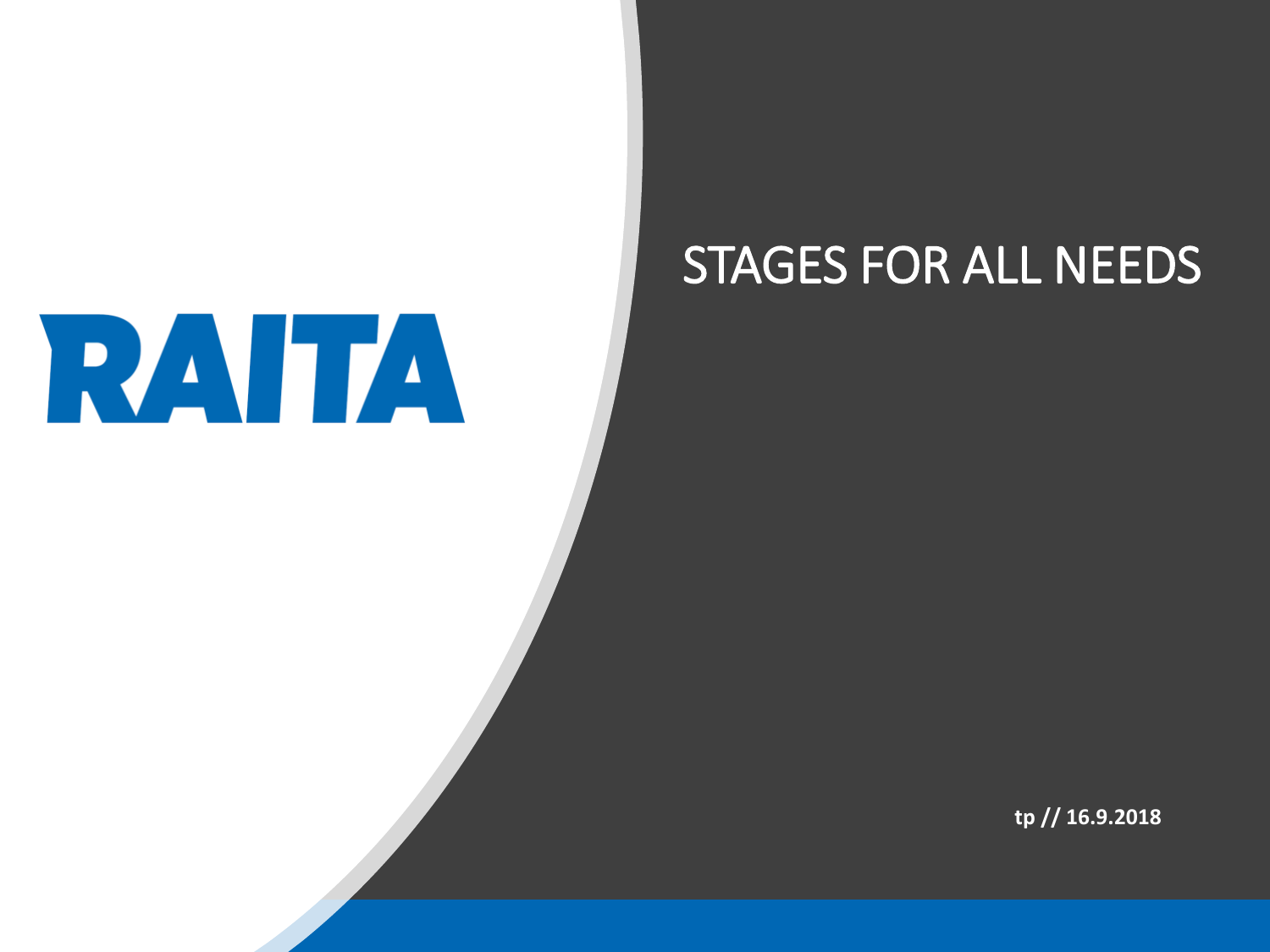



### BELLOW STAGE

**The movable bellow stage can be easily opened out in a desired location and, once the event is over, can be moved back into storage.**

**Bellow stages are telescopically retractable. The manually-operated stage is opened out by pulling manually and retracted by turning a crank handle. The electrically-powered stage is driven by pressing buttons on the end of a mobile cable.**

**The movable manually-operated stage can be stored in a normal equipment storeroom, for example. The electrically-powered stage is not movable. It is advisable to create a recess for it in the wall, into which it can be driven after use.**

**The visible surfaces of bellow stages are varnished birch plywood.**

**Accessories: set of wheel transfer equipment, loose steps, side railings, curtain system and corner padding as collision protection when the stage is being retracted.**

**RAITA**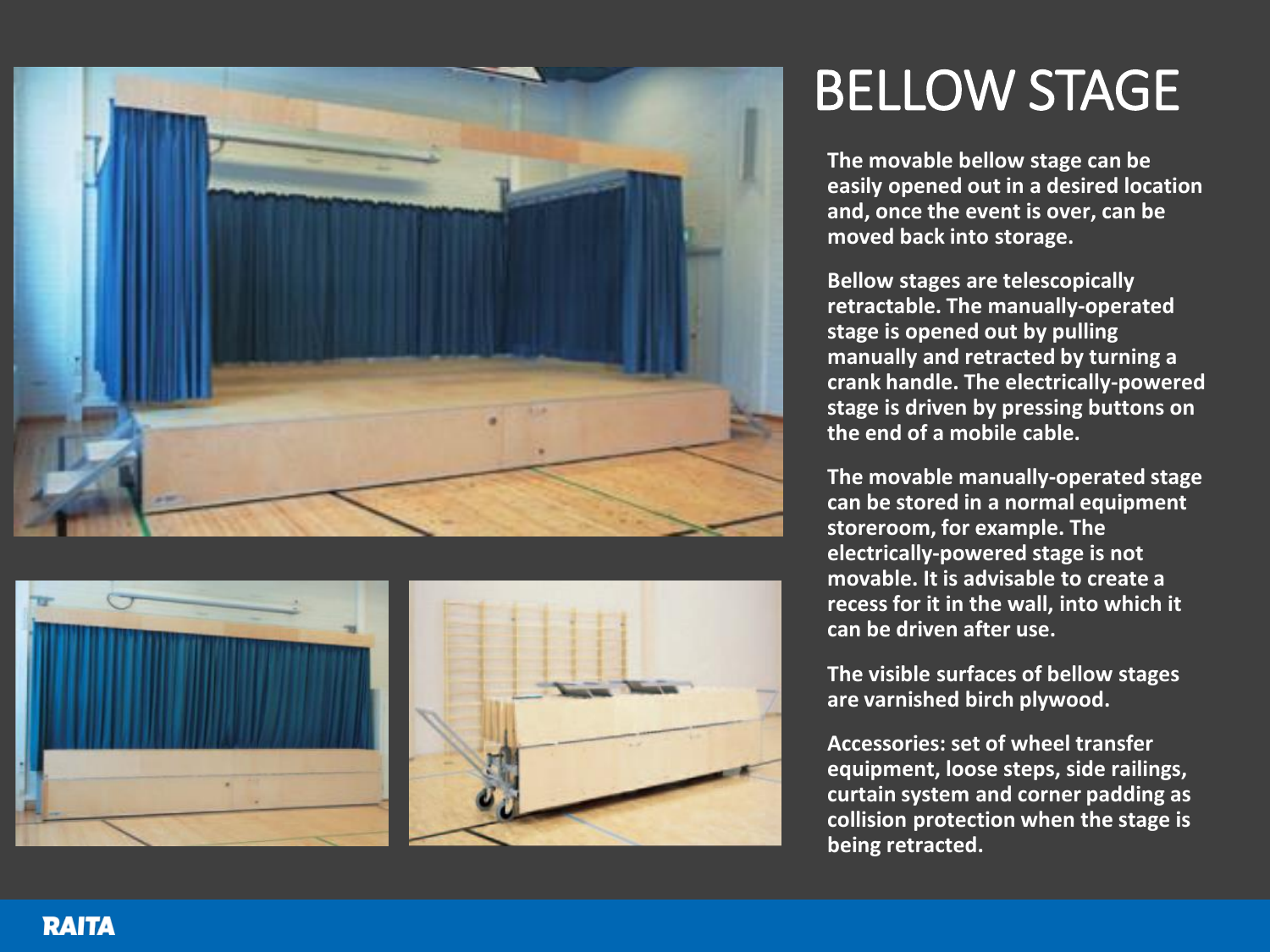## BELLOW STAGE



#### Standard sizes and recommend operation

Standard height is 600 mm, storage height 1050 mm. Pay attention, the additional depth of 400mm must be added when eletrically driven bellow stage is in use

| D    | W    | н   | Closed | <b>Operation</b> | <b>Movable</b> |
|------|------|-----|--------|------------------|----------------|
| 3200 | 2975 | 600 | 920    | manual           | yes            |
| 3200 | 4000 | 600 | 920    | manual           | yes            |
| 3200 | 4750 | 600 | 920    | manual           | yes            |
| 3200 | 5950 | 600 | 920    | manual           | yes            |
| 4000 | 2975 | 600 | 920    | manual           | yes            |
| 4000 | 4000 | 600 | 920    | manual           | yes            |
| 4000 | 4750 | 600 | 920    | manual           | yes            |
| 4000 | 5950 | 600 | 920    | manual           | yes            |
| 4800 | 4000 | 600 | 1100   | manual           | yes            |
| 4800 | 4750 | 600 | 1100   | manual           | yes            |
| 4800 | 5950 | 600 | 1100   | manual           | no             |
| 4800 | 7125 | 600 | 1100   | manual           | no             |
| 5600 | 4000 | 600 | 1300   | manual           | yes            |
| 5600 | 4750 | 600 | 1300   | electric         | no             |
| 5600 | 5950 | 600 | 1300   | electric         | no             |
| 5600 | 7125 | 600 | 1300   | electric         | no             |
| 6400 | 4750 | 600 | 1500   | electric         | no             |
| 6400 | 5950 | 600 | 1500   | electric         | no             |
| 6400 | 7125 | 600 | 1500   | electric         | no             |
| 7200 | 5950 | 600 | 1700   | electric         | no             |
| 7200 | 7125 | 600 | 1700   | electric         | no             |
| 7200 | 7950 | 600 | 1700   | electric         | no             |
| 7200 | 8350 | 600 | 1700   | electric         | no             |
| 7200 | 8925 | 600 | 1700   | electric         | no             |
| 7200 | 9500 | 600 | 1700   | electric         | no             |
| 8000 | 7125 | 600 | 1900   | electric         | no             |
| 8000 | 7950 | 600 | 1900   | electric         | no             |
| 8000 | 8325 | 600 | 1900   | electric         | no             |
| 8000 | 8925 | 600 | 1900   | electric         | no             |
| 8000 | 9500 | 600 | 1900   | electric         | no             |

#### **RAITA**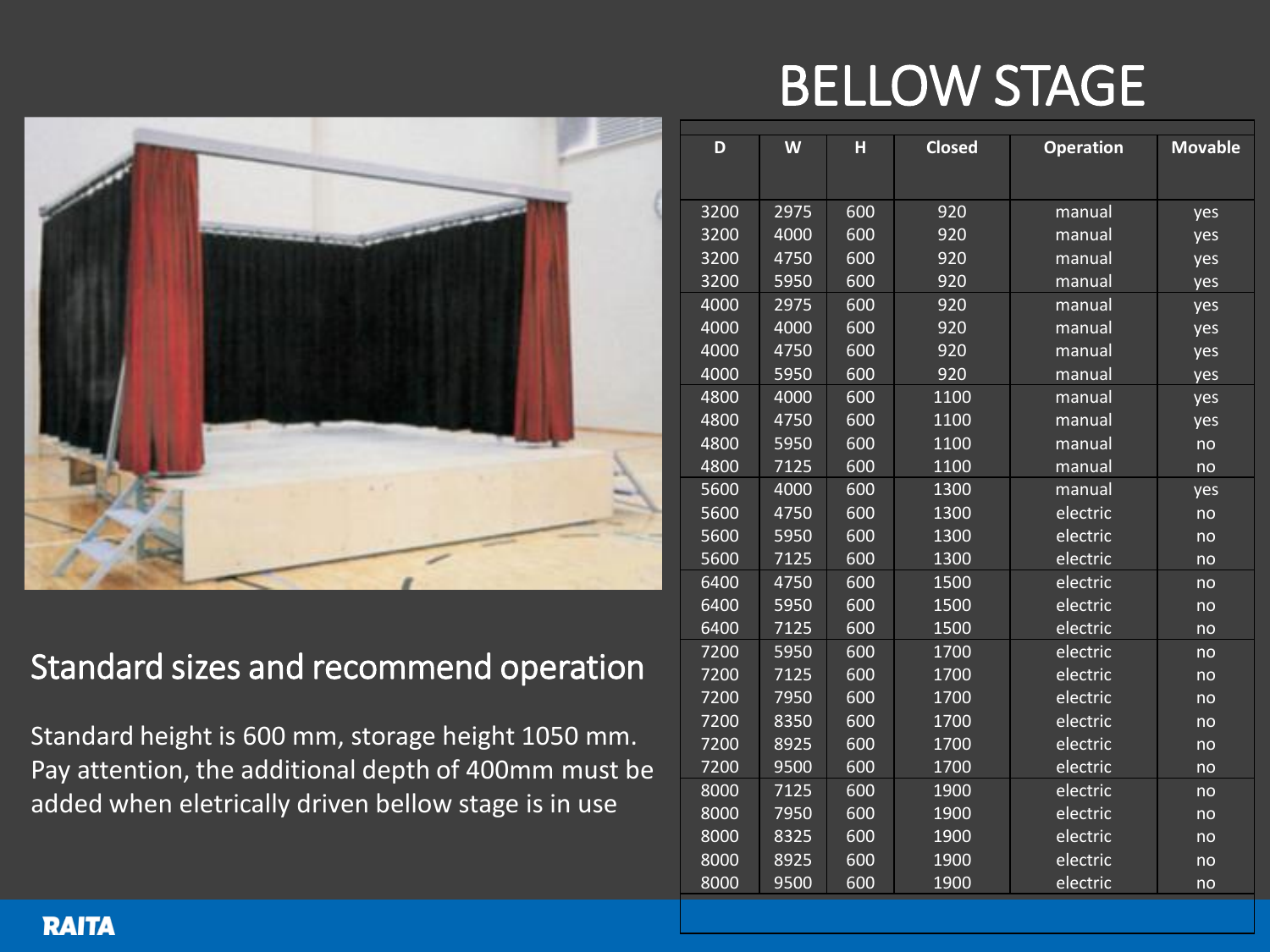

# GLOBE STAGE

**The multipurpose modular Globe Stage is suitable for both indoor and outdoor use. The size of one module is 100 x 200 cm and the height 20,30, 40,60cm 80 and 100 cm depending on choice. The stage can withstand a load of 750 kg/m².**

**Its frame is made of aluminium profile. The deck material is plywood colour dark brown**

**Accessories: stairs, railings, curtains to protect the base.**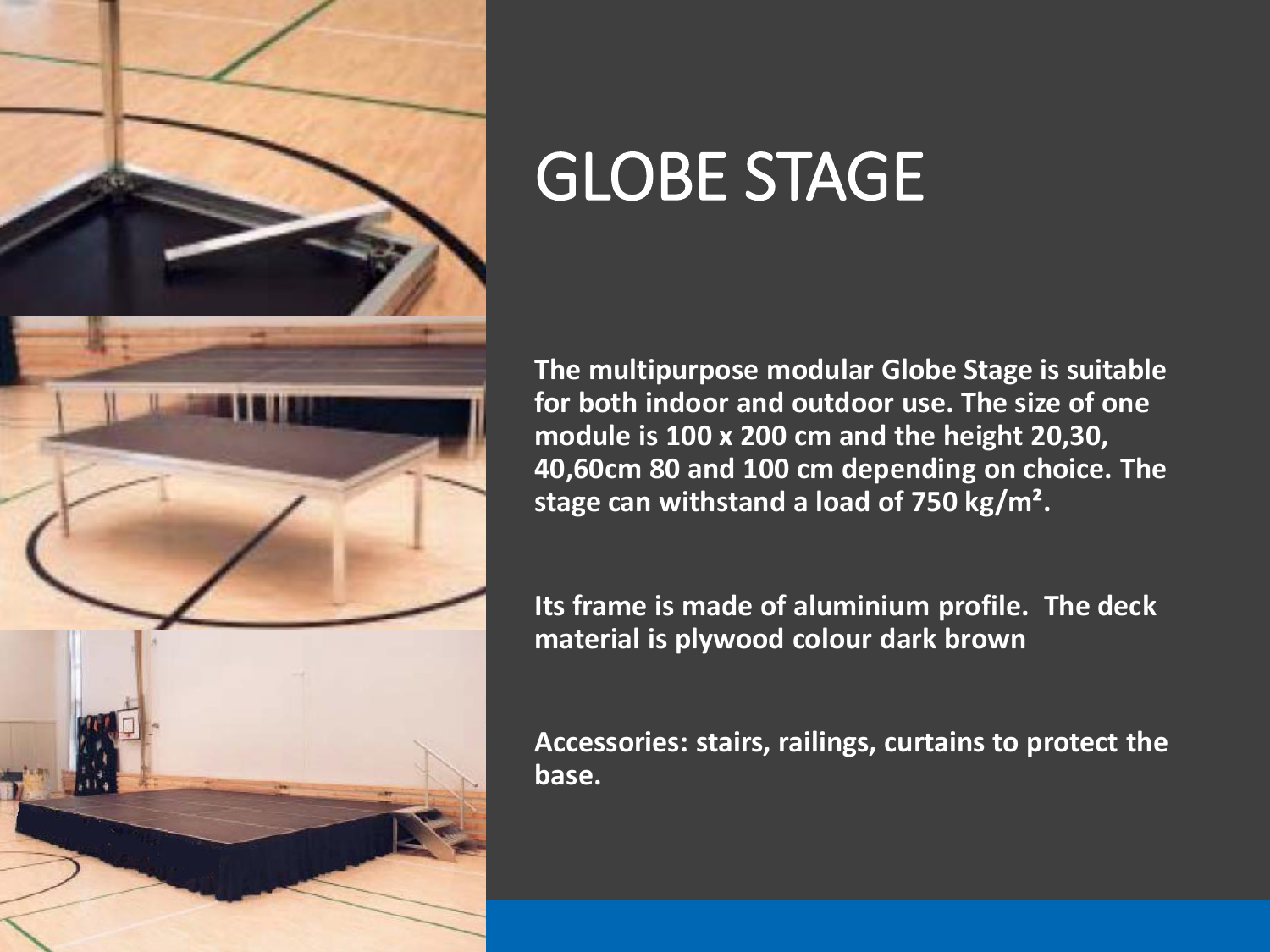

# CURTAIN SYSTEMS

**We make two kinds of curtain systems: collapsible and rotatable.**

**The collapsible curtain system is suitable for use with the movable bellow stage. After use, the frame structures and curtains can be detached and stored in the storage stands included in the delivery.**

# For BELLOW STAGE

**The rotatable curtain system operates with the bellows stage installed in a fixed location. The structures of the system are rotated after use against the wall with the curtains.**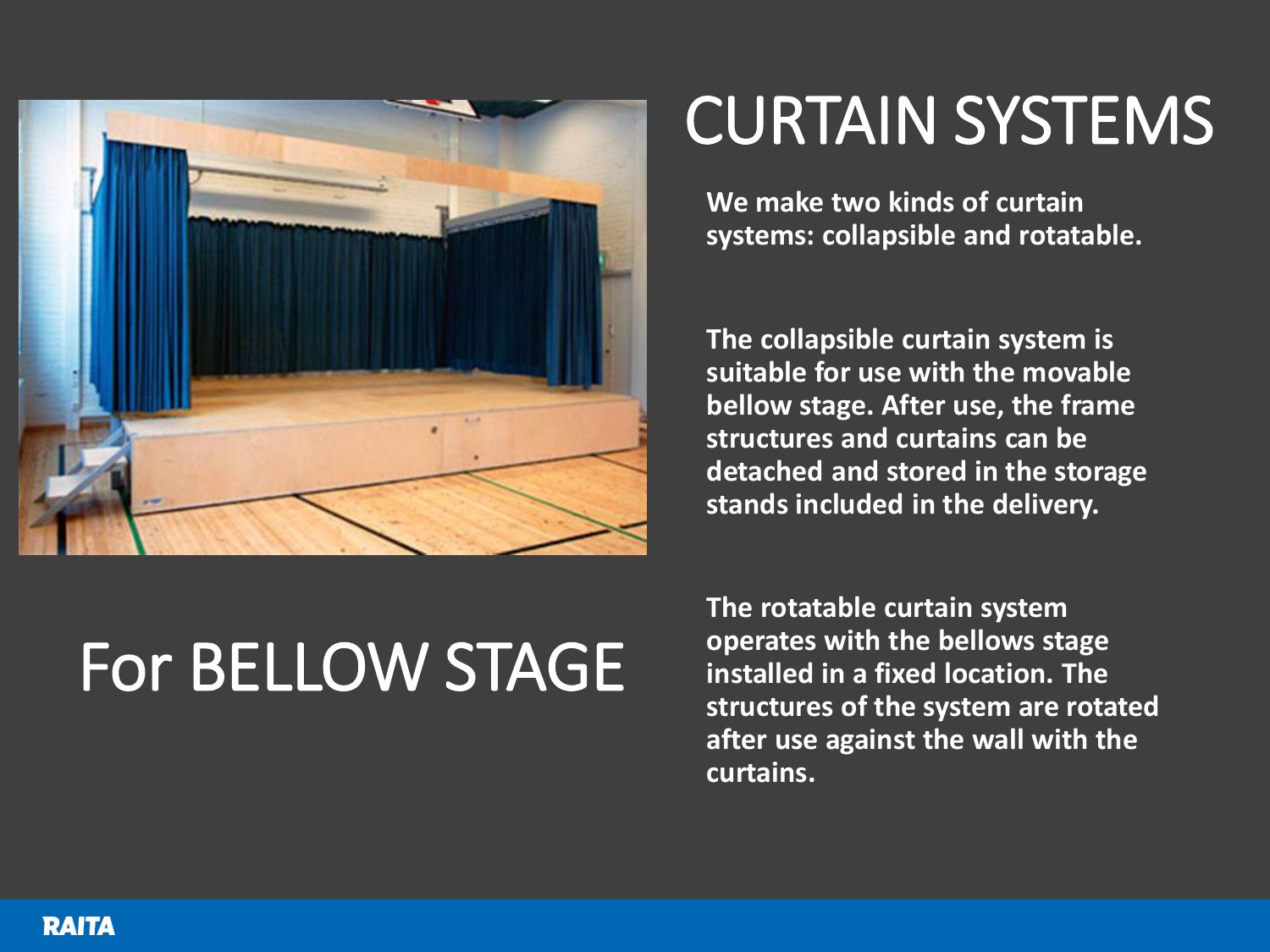# **CUSTOMERS**

# RAITA

#### Sport Arenas

Multipurpose halls

**Teathers** 

Schools